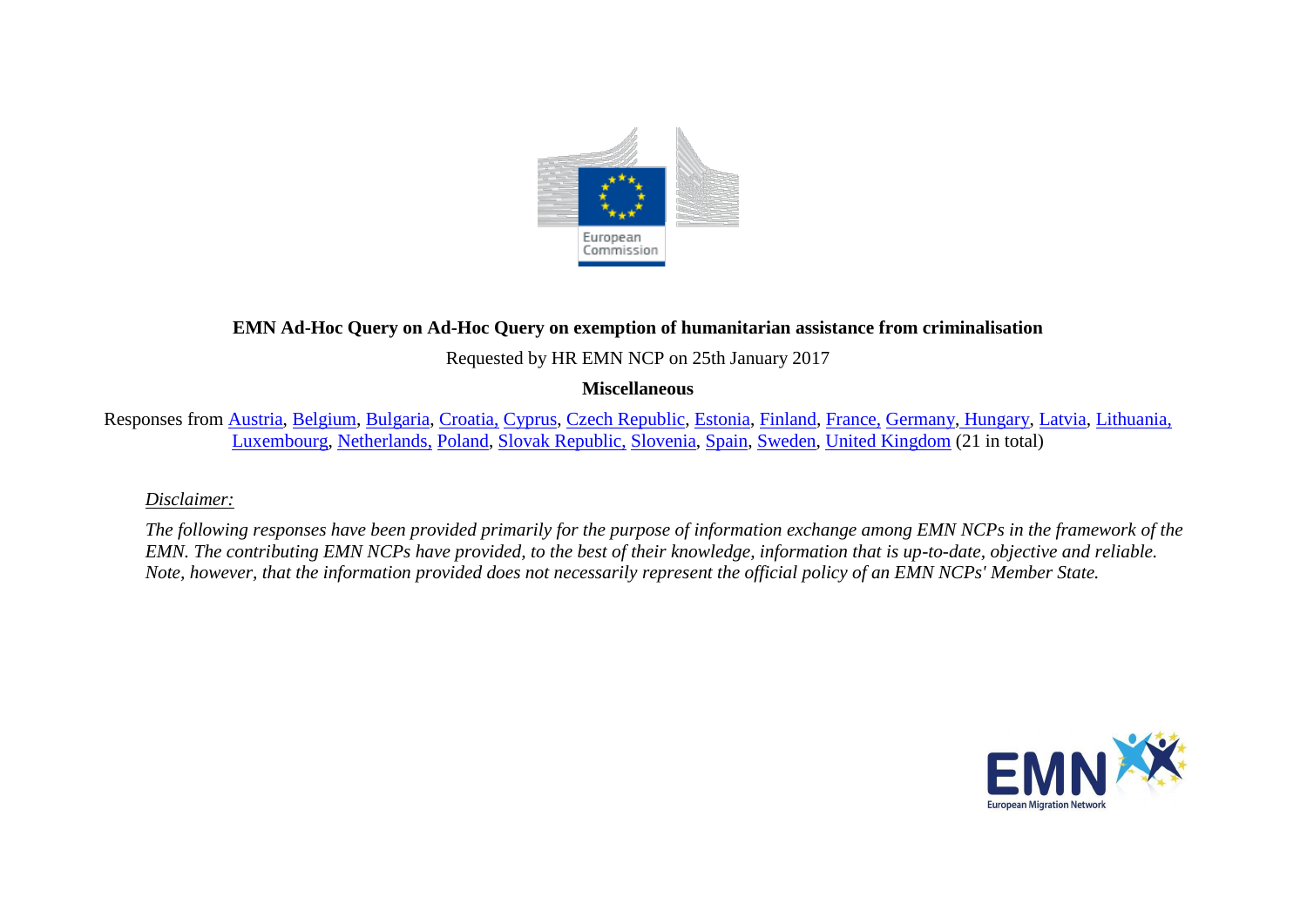### **Background information:**

Necessity to work towards a secure and stable Union there is an expectation from Member States to align their national legislation with the Council Directive 2002/90/EC of 28.11.2002 (Facilitation Directive). The directive has defined the facilitation (solidarity) of unauthorized entry, transit and residence. Although the term 'solidarity' has been referred to in a number of EU documents, the research show that there is little agreement to the exact meaning and scope of the term solidarity.

Furthermore, the EU Facilitation Directive contemplate criminal sanctions for person/s who assists migrants to irregularly enter, transit or stay at the MS territory. In line with the Directive the national provisions must establish sanctions for persons who assist third country nationals to illegally enter, transit and stay in the territory. According to the Directive, sanctions may, but not need to be prescribed for the act of help committed for humanitarian reasons (Article 1, Paragraph 2 Directive).

EU Agency for Fundamental Rights (European Union Agency for Fundamental Rights - FRA) in March 2014 published a paper titled "The criminalization of migrants staying illegally and people who help them", which made a recommendation (p. 23.) that in national legislations shall be explicitly prescribed the exclusion of punishment in the following cases:

- 1. Humanitarian help to illegal entry because:
- Rescue at sea,
- Helping refugees to seek protection.
- 2. Humanitarian assistance to illegal stay because:
- Providing food,
- The provision of accommodation,
- Providing medical assistance,
- Giving legal advice,
- Renting accommodation without the intention of preventing the deportation.

Current migration crisis has in practice shown countless examples of humanitarian aiding illegal immigrants.

# **Questions**

- 1. In line with the Facilitation Directive does your national legislation explicitly prescribes the exclusion of punishment for facilitation, if the assistance was committed only for humanitarian reasons? Yes /No
- 2. If yes, does your national legislation prescribes explicitly which helping acts are not punishable?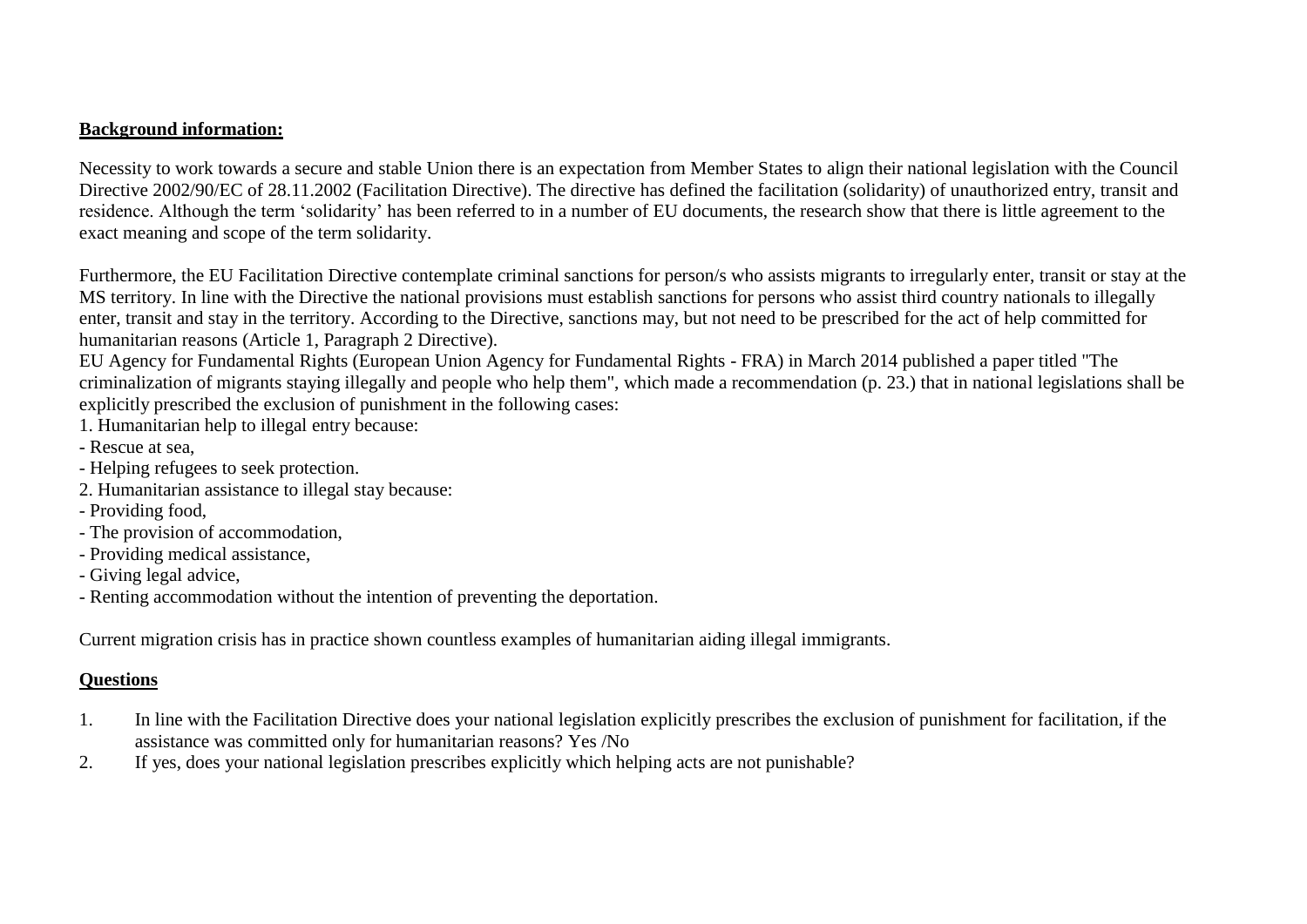### **Responses**

<span id="page-2-2"></span><span id="page-2-1"></span><span id="page-2-0"></span>

| Country         | Wider<br><b>Dissemination</b> | <b>Response</b>                                                                                                                                                                                                                                                                                                                                                                                                                                                                                                                                                                                                                                                                                                                                                                                                                                                                                                                                                                                                                                                                                                                                                                                                                                                                                                                                                           |
|-----------------|-------------------------------|---------------------------------------------------------------------------------------------------------------------------------------------------------------------------------------------------------------------------------------------------------------------------------------------------------------------------------------------------------------------------------------------------------------------------------------------------------------------------------------------------------------------------------------------------------------------------------------------------------------------------------------------------------------------------------------------------------------------------------------------------------------------------------------------------------------------------------------------------------------------------------------------------------------------------------------------------------------------------------------------------------------------------------------------------------------------------------------------------------------------------------------------------------------------------------------------------------------------------------------------------------------------------------------------------------------------------------------------------------------------------|
| Austria         | Yes                           | 1. No (see Art. 114 para 1 and Art. 120 para 3 Aliens Police Act).<br>2. N/A.                                                                                                                                                                                                                                                                                                                                                                                                                                                                                                                                                                                                                                                                                                                                                                                                                                                                                                                                                                                                                                                                                                                                                                                                                                                                                             |
| <b>Belgium</b>  | Yes                           | 1. Yes. See Question 2.<br>2. The Belgian legislation does not explicitly describe the acts that are not punishable. Article 77 of the Law<br>of 15 December 1980 on the entry, stay, settlement and removal of foreign nationals stipulates that : any<br>person who intentionally assists or tries to assist a person who is not a national of a Member State of the<br>European Union to enter or to reside or to transit across the territory of a Member State of the European<br>Union or of a State which is party to an international agreement on the crossing of external borders which is<br>binding on Belgium, in breach of the laws of the State concerned, either through the actions that have<br>prepared or facilitated the entry, transit or residence, or through the actions that have carried them out, shall<br>be punished by a term of imprisonment of 8 days to one year and a fine from 1700 to 6000 euros, or one of<br>these penalties only. The first paragraph does not apply if the assistance is provided for mainly humanitarian<br>reasons.                                                                                                                                                                                                                                                                                            |
| <b>Bulgaria</b> | Yes                           | 1. In line with the Facilitation Directive Bulgarian legislation prescribes according to the Law for foreigners<br>in Republic of Bulgaria, Article 28, paragraph 3: "If organization or a legal person, provided shelter or<br>accommodation to a foreigner, they are obligated to notify the authorities responsible for the Administrative<br>control of foreigners or the district administration of the Ministry of the Interior within 3 days after the<br>provision of shelter or accommodation .Also their obligation is to provide a complete and genuine<br>information such as-names of the foreigner/s, date of birth, nationality, numbers and serial numbers of the<br>foreigner's personal ID or passport or any other kind of documents." According to Criminal code of the<br>Republic of Bulgaria , Article 280: "(1) A person who takes across the borders of this country individuals or<br>groups of persons without permission from the responsible authorities, or with permission but not through<br>the points designated therefor, shall be punished by deprivation of liberty for one to six years and a fine of<br>five hundred to one thousand Bulgarian leva (BGN) (2) The punishment shall be deprivation of liberty from<br>one to ten years, a fine from one to three thousand BGN and confiscation of part of or the entire property of |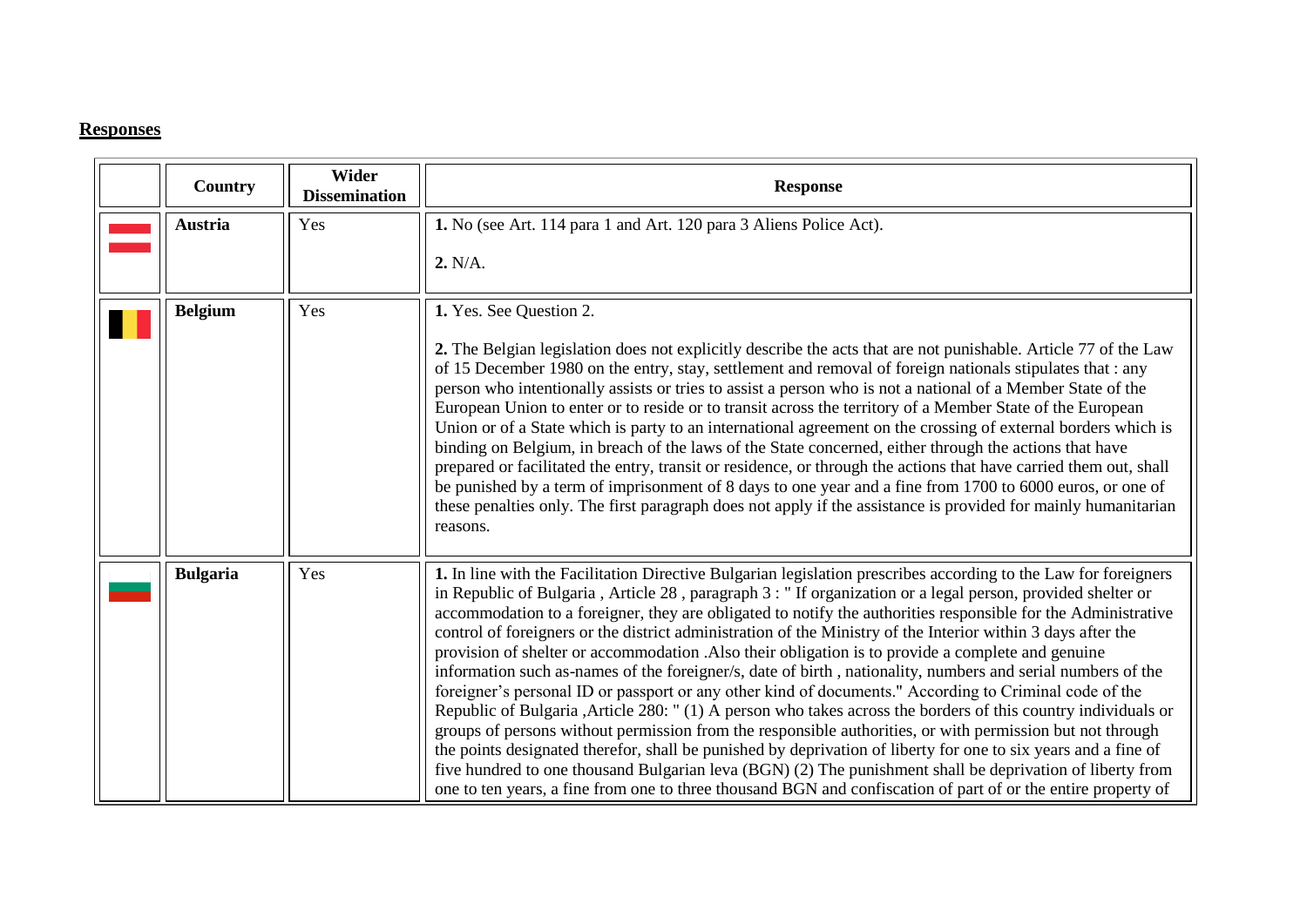<span id="page-3-1"></span><span id="page-3-0"></span>

|   |               |     | the perpetrator, if: 1. the person taken across the border is less than 16 years old 2. the person has been taken<br>across the border without his/her knowledge; 3. the person taken across the border is not Bulgarian citizen; 4.<br>a motor vehicle, an aircraft or another means of transportation has been used; 5. the crossing of the border<br>has been organized by a group or organization and has been carried out with the participation of an official,<br>who has abused his official position. 6. (New, SG, No.27/2009) the crossing of the borders has been<br>committed in a manner that endangers the life of the persons taken across. (3) In the cases under paragraph<br>(2), item 4, the means of transportation shall be appropriated by the state, if it was owned by the perpetrator.<br>2. According to Criminal code of the Republic of Bulgaria , Article 280: "(1) A person who takes across the<br>borders of this country individuals or groups of persons without permission from the responsible authorities,<br>or with permission but not through the points designated therefor, shall be punished by deprivation of liberty<br>for one to six years and a fine of five hundred to one thousand Bulgarian leva (BGN) (2) The punishment<br>shall be deprivation of liberty from one to ten years, a fine from one to three thousand BGN and confiscation<br>of part of or the entire property of the perpetrator, if: 1. the person taken across the border is less than 16<br>years old 2. the person has been taken across the border without his/her knowledge; 3. the person taken<br>across the border is not Bulgarian citizen; 4. a motor vehicle, an aircraft or another means of transportation<br>has been used; 5. the crossing of the border has been organized by a group or organization and has been<br>carried out with the participation of an official, who has abused his official position. 6. (New, SG,<br>No.27/2009) the crossing of the borders has been committed in a manner that endangers the life of the<br>persons taken across. (3) In the cases under paragraph (2), item 4, the means of transportation shall be<br>appropriated by the state, if it was owned by the perpetrator. According to the Law for Foreigners in<br>Republic of Bulgaria Article 28, paragraph 3 the law gives three days to disclose the act of providing: " If<br>organization or a legal person, provided shelter or accommodation to a foreigner, they are obligated to notify<br>the authorities responsible for the Administrative control of foreigners or the district administration of the<br>Ministry of the Interior within 3 days after the provision of shelter or accommodation." |
|---|---------------|-----|-------------------------------------------------------------------------------------------------------------------------------------------------------------------------------------------------------------------------------------------------------------------------------------------------------------------------------------------------------------------------------------------------------------------------------------------------------------------------------------------------------------------------------------------------------------------------------------------------------------------------------------------------------------------------------------------------------------------------------------------------------------------------------------------------------------------------------------------------------------------------------------------------------------------------------------------------------------------------------------------------------------------------------------------------------------------------------------------------------------------------------------------------------------------------------------------------------------------------------------------------------------------------------------------------------------------------------------------------------------------------------------------------------------------------------------------------------------------------------------------------------------------------------------------------------------------------------------------------------------------------------------------------------------------------------------------------------------------------------------------------------------------------------------------------------------------------------------------------------------------------------------------------------------------------------------------------------------------------------------------------------------------------------------------------------------------------------------------------------------------------------------------------------------------------------------------------------------------------------------------------------------------------------------------------------------------------------------------------------------------------------------------------------------------------------------------------------------------------------------------------------------------------------------------------------------------------------------------------------------------------------------------------------------------------------------------------------------------------------------------------|
|   | Croatia       | Yes | 1. No<br>2. N/A                                                                                                                                                                                                                                                                                                                                                                                                                                                                                                                                                                                                                                                                                                                                                                                                                                                                                                                                                                                                                                                                                                                                                                                                                                                                                                                                                                                                                                                                                                                                                                                                                                                                                                                                                                                                                                                                                                                                                                                                                                                                                                                                                                                                                                                                                                                                                                                                                                                                                                                                                                                                                                                                                                                                 |
| € | <b>Cyprus</b> | Yes | 1. No. The only exception provided in the national legislation refers to rights of the asylum seekers, as<br>derived from the 1951 Refugee Geneva Convention and its related protocol.                                                                                                                                                                                                                                                                                                                                                                                                                                                                                                                                                                                                                                                                                                                                                                                                                                                                                                                                                                                                                                                                                                                                                                                                                                                                                                                                                                                                                                                                                                                                                                                                                                                                                                                                                                                                                                                                                                                                                                                                                                                                                                                                                                                                                                                                                                                                                                                                                                                                                                                                                          |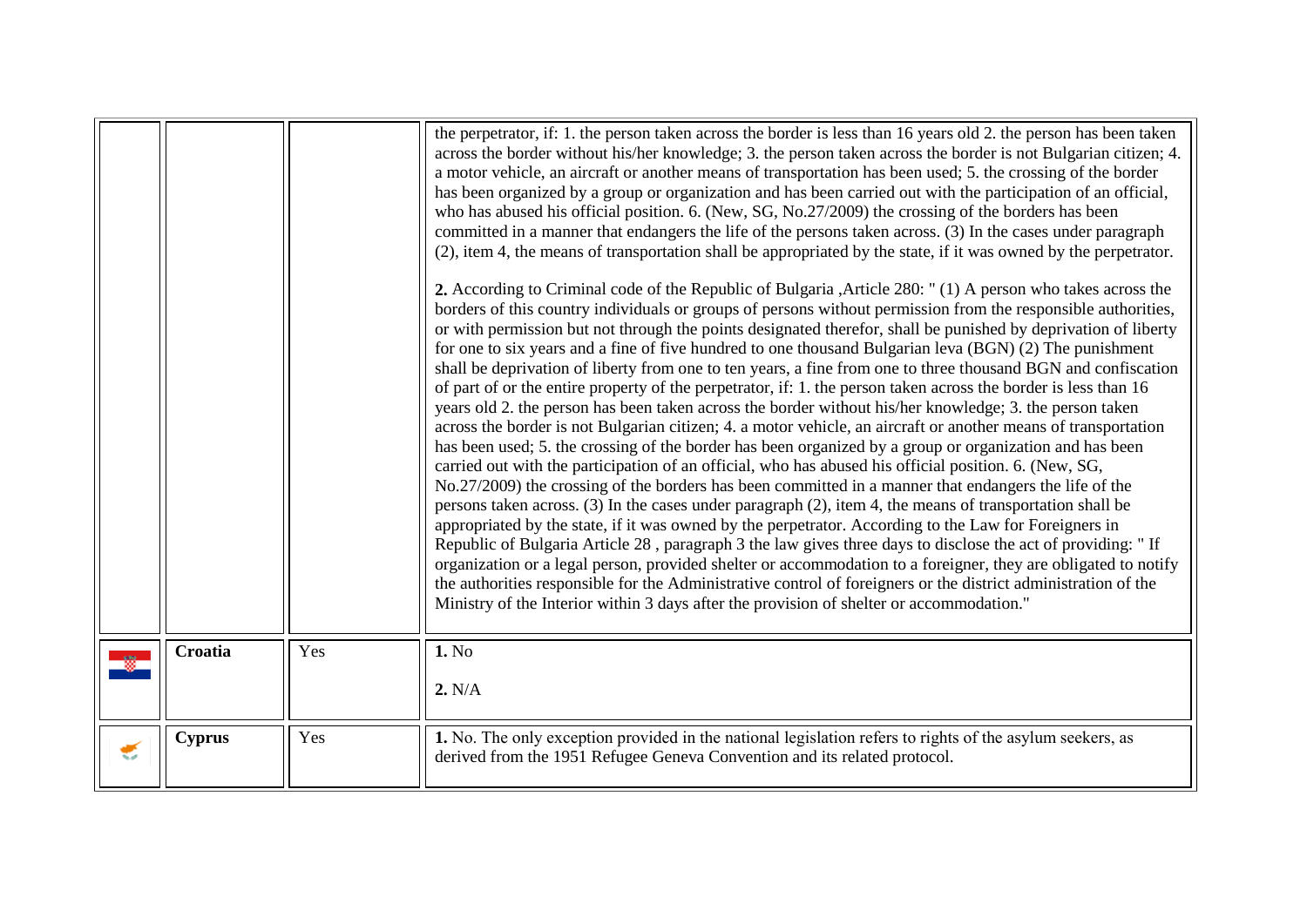<span id="page-4-3"></span><span id="page-4-2"></span><span id="page-4-1"></span><span id="page-4-0"></span>

|                                 |     | 2. n/a                                                                                                                                                                                                                                                                                                                                                                                                                                                                                                                                                                                                                                                                                                                                                                                                                                                                                                 |
|---------------------------------|-----|--------------------------------------------------------------------------------------------------------------------------------------------------------------------------------------------------------------------------------------------------------------------------------------------------------------------------------------------------------------------------------------------------------------------------------------------------------------------------------------------------------------------------------------------------------------------------------------------------------------------------------------------------------------------------------------------------------------------------------------------------------------------------------------------------------------------------------------------------------------------------------------------------------|
| <b>Czech</b><br><b>Republic</b> | Yes | 1. No. Czech legislation which reflects the above-mentioned Directive is situated in the Section 340 and<br>Section 341 of the Criminal Code – however, the articles 1 and 2 of the mentioned Directive is not reflected<br>in these provisions. As regards the term "humanitarian assistance", it is theoretically possible to consider the<br>application of Section 28 of the Criminal Code which adjusts the term "necessity" (krajní nouze),<br>respectively Section 41 character g) of the Criminal Code which regulates the mitigating circumstances<br>which might be relevant in relation to the subject. However, application of both mentioned provisions always<br>depends on the specific circumstances of the case. Czech law does not include the general term<br>"humanitarian assistance" among the circumstances excluding illegality or among attenuating circumstances.<br>2. N/A. |
| <b>Estonia</b>                  | Yes | 1. No, the Penal Code of Estonia does not explicitly prescribe the exclusion of punishment for facilitation, if<br>the assistance was committed only for humanitarian reasons.<br>2. N/A                                                                                                                                                                                                                                                                                                                                                                                                                                                                                                                                                                                                                                                                                                               |
| <b>Finland</b>                  | Yes | 1. Yes<br>2. The national legislation does not explicitly describe the acts, which are not punishable. Please find the<br>exact wording below. The Criminal Code of Finland (39/1889) Section 8 - Arrangement of illegal<br>immigration (2) An act which, when taking into account in particular the humanitarian motives of the person<br>committing it or his or her motives relating to close family relations, and the circumstances pertaining to the<br>safety of the foreigner in his or her home country or country of permanent residence, and when assessed as a<br>whole, is to be deemed committed under vindicating circumstances, does not constitute arrangement of<br>illegal immigration.                                                                                                                                                                                             |
| <b>France</b>                   | Yes | 1. Yes. See question 2.<br>2. Article L. 622-1 of the Code on Entry and Residence of Foreigners and Right of Asylum (Code de l'entrée<br>et du séjour des étrangers et du droit d'asile, CESEDA) stipulates that any person that facilitates or tries to<br>facilitate by aiding directly or indirectly the unauthorised entry, movement or residence of an alien in France                                                                                                                                                                                                                                                                                                                                                                                                                                                                                                                            |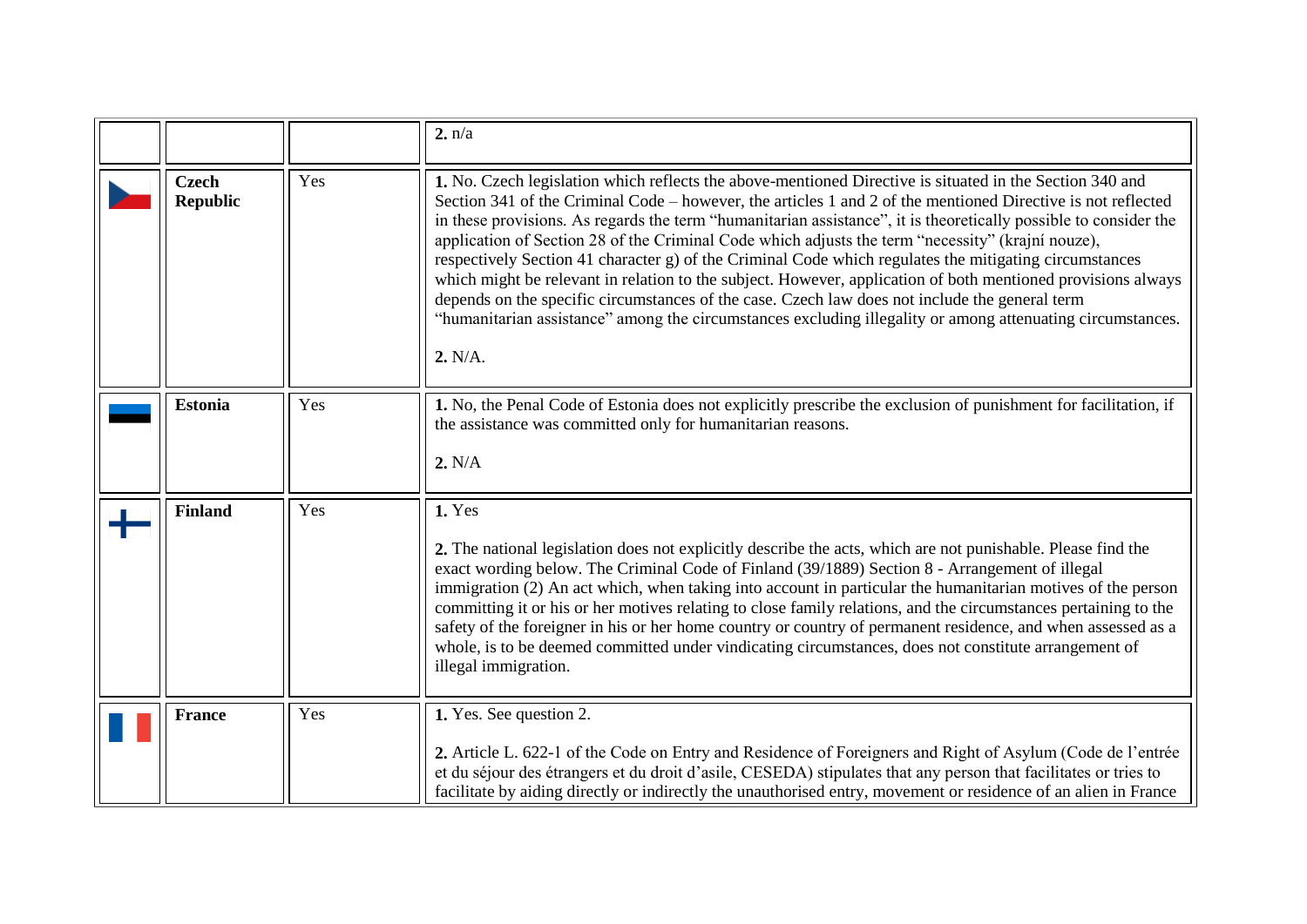<span id="page-5-2"></span><span id="page-5-1"></span><span id="page-5-0"></span>

|                |     | shall be punished by a term of imprisonment of five years and a fine of 30 000 euros. According to Article<br>L. 622-4 of CESEDA the punishment foreseen in Article L. 622-1 does not apply to the facilitation of<br>unauthorised residence if the assistance did not give rise to any direct or indirect remuneration and was in<br>form of legal advice, catering, accommodation or medical care in order to ensure dignified and decent living<br>conditions for the alien. The same applies to any other form of assistance intended to uphold the dignity and<br>the physical integrity of the afore-mentioned.                                                                                                                                                                                                                                                                                                                                                                                                                                                                                                                                                                                                                     |
|----------------|-----|-------------------------------------------------------------------------------------------------------------------------------------------------------------------------------------------------------------------------------------------------------------------------------------------------------------------------------------------------------------------------------------------------------------------------------------------------------------------------------------------------------------------------------------------------------------------------------------------------------------------------------------------------------------------------------------------------------------------------------------------------------------------------------------------------------------------------------------------------------------------------------------------------------------------------------------------------------------------------------------------------------------------------------------------------------------------------------------------------------------------------------------------------------------------------------------------------------------------------------------------|
| <b>Germany</b> | Yes | 1. No. The statutory definitions of crimes in the Residence Act do not contain a right of exemption for cases<br>of assistance to illegal entry or smuggling of foreigners if they are carried out for humanitarian reasons.<br>2. n/a                                                                                                                                                                                                                                                                                                                                                                                                                                                                                                                                                                                                                                                                                                                                                                                                                                                                                                                                                                                                    |
| <b>Hungary</b> | Yes | 1. No. Pursuant to the laws in force (Act C of 2012 on the Criminal Code), any person who provides aid to<br>another person for crossing state borders in violation of the relevant statutory provisions is guilty of a felony<br>punishable by imprisonment between one to five years. However, pursuant to the provisions of the General<br>Part of the Criminal Code, the law enforcement authorities (especially the investigating authorities, and at a<br>later stage of the proceeding the independent Hungarian Court) - according to the degree of danger to society<br>- may determine the initiation of the procedure or even the level of penalty.<br>2. N/A.                                                                                                                                                                                                                                                                                                                                                                                                                                                                                                                                                                 |
| Latvia         | Yes | 1. There is no explicit exclusion from the punishment for facilitation of illegal entry of foreigners, if the<br>assistance is committed for humanitarian reasons, defined in the national legislation. There are general<br>provisions on circumstances which exclude criminal liability determined in the national legal acts.<br>2. The Law on the State Border of the Republic of Latvia Article 10 (6) prescribes the exclusion of<br>punishment in the following case: "During a search and rescue operation of persons the head of this<br>operation is entitled to take a decision regarding the crossing of the State border outside the border crossing<br>points in order to take the rescued persons to a medical treatment institution, if actual threats to the life or<br>health of the persons exist, concurrently informing the State Border Guard regarding the medical treatment<br>institution where the persons have been taken, the number of persons taken and personal data if such is<br>available. The State Border Guard shall organise a border check at the medical treatment institution to which<br>the person has been taken". Article 32 of the Criminal Law determines the exclusion from punishment in |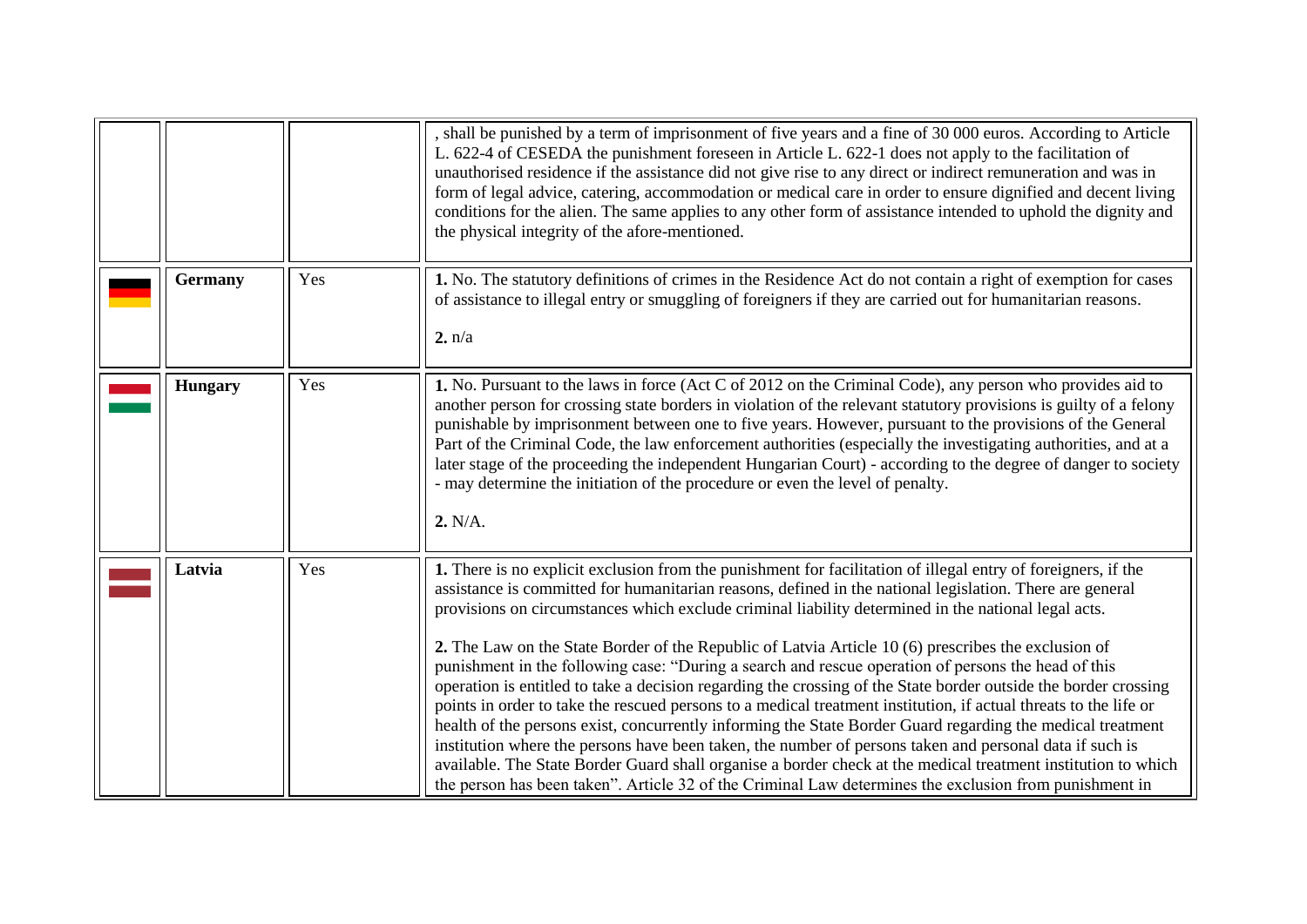<span id="page-6-2"></span><span id="page-6-1"></span><span id="page-6-0"></span>

|                    |     | case of extreme necessity: "An act of extreme necessity is an act which a person commits to prevent harm,<br>which threatens the interests of the State or the public, the rights of the person or another person, or the<br>person or another person, if in the actual circumstances it has not been possible to prevent the relevant harm<br>by other means and if the harm caused is less than that which was prevented. Extreme necessity excludes<br>criminal liability".                                                                                                                                                                                                                                                                                                                                                                                                                                                                    |
|--------------------|-----|---------------------------------------------------------------------------------------------------------------------------------------------------------------------------------------------------------------------------------------------------------------------------------------------------------------------------------------------------------------------------------------------------------------------------------------------------------------------------------------------------------------------------------------------------------------------------------------------------------------------------------------------------------------------------------------------------------------------------------------------------------------------------------------------------------------------------------------------------------------------------------------------------------------------------------------------------|
| Lithuania          | Yes | 1. No. According to the Criminal Code of the Republic of Lithuania, the exclusion of punishment for<br>facilitation, if the assistance was committed only for humanitarian reasons, is not prescribed. However, the<br>Court can release a person from the criminal liability following the common terms of the Criminal Code<br>Paragraph VI "Release from Criminal Liability" (Articles 36, 37, 39, 40). There were no recent cases in<br>practice, when a person was released from the criminal liability for the facilitation which was committed<br>only for humanitarian reasons.<br>2. n/a                                                                                                                                                                                                                                                                                                                                                 |
| Luxembourg         | Yes | 1. No. When article 1 of the Facilitation Directive was transposed by the law of 21 December 2006 which<br>amended article 33 of the now abrogated law of 28 March 1972 on entry and stay of foreigners the exception<br>was not included. Also articles 382-4 and 382-5 of the Penal Code which punish smuggling do not foresee<br>this exception.<br>2. N/A.                                                                                                                                                                                                                                                                                                                                                                                                                                                                                                                                                                                    |
| <b>Netherlands</b> | Yes | 1. Facilitation of illegal stay is punishable only if committed with the intent to profit financially thereof<br>(article 197a, second limb, of the Penal Code). To be sure, facilitation of illegal entry or travel is punishable<br>regardless of the financial objective.<br>2. This is not prescribed in law, leaving room for reasonable interpretation. Providing food and or shelter<br>without (financial) compensation by the migrant would not be prosecuted, as can be construed from our<br>parliamentary history. The necessity of medical assistance is at the discretion and a responsibility of the<br>medical personnel (e.g. art. 47 BIG, Wet op de beroepen in de individuele gezondheidszorg). There is a<br>national scheme to reimburse medical practitioners if the illegal migrant is not insured and is not able to pay<br>for the treatment. Legal advice is available regardless of the legal position of the migrant. |